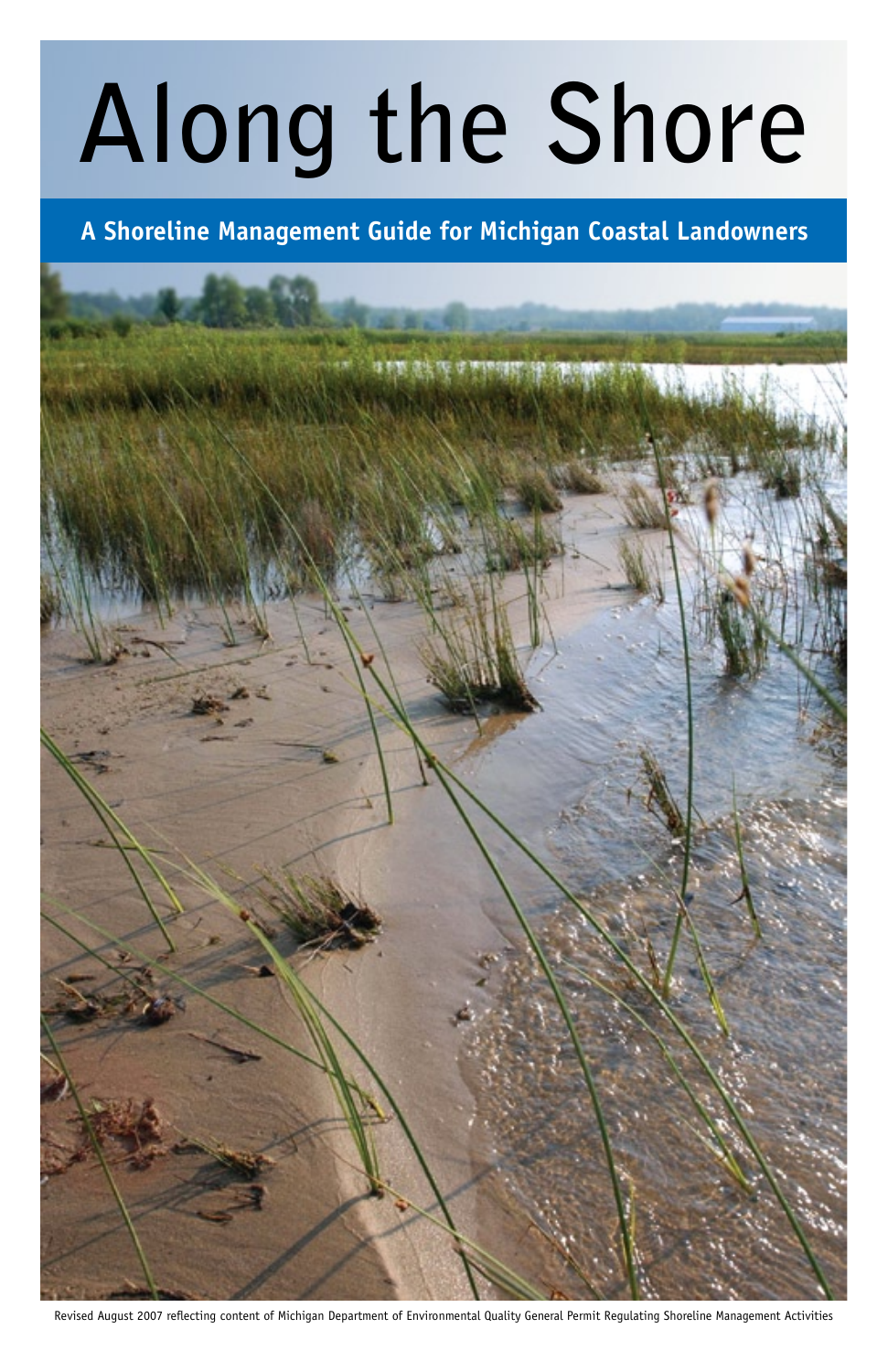

*The Public Trust Doctrine provides the legal basis for coastal land use.* 

## **Great Lakes Coastal Land Use**

Do you own property along Michigan's Great Lakes coast? If so, then this pamphlet is for you. It explains the shoreline management activities that may or may not require federal or state permits. You will also find contact information for people who can answer your permit-related questions.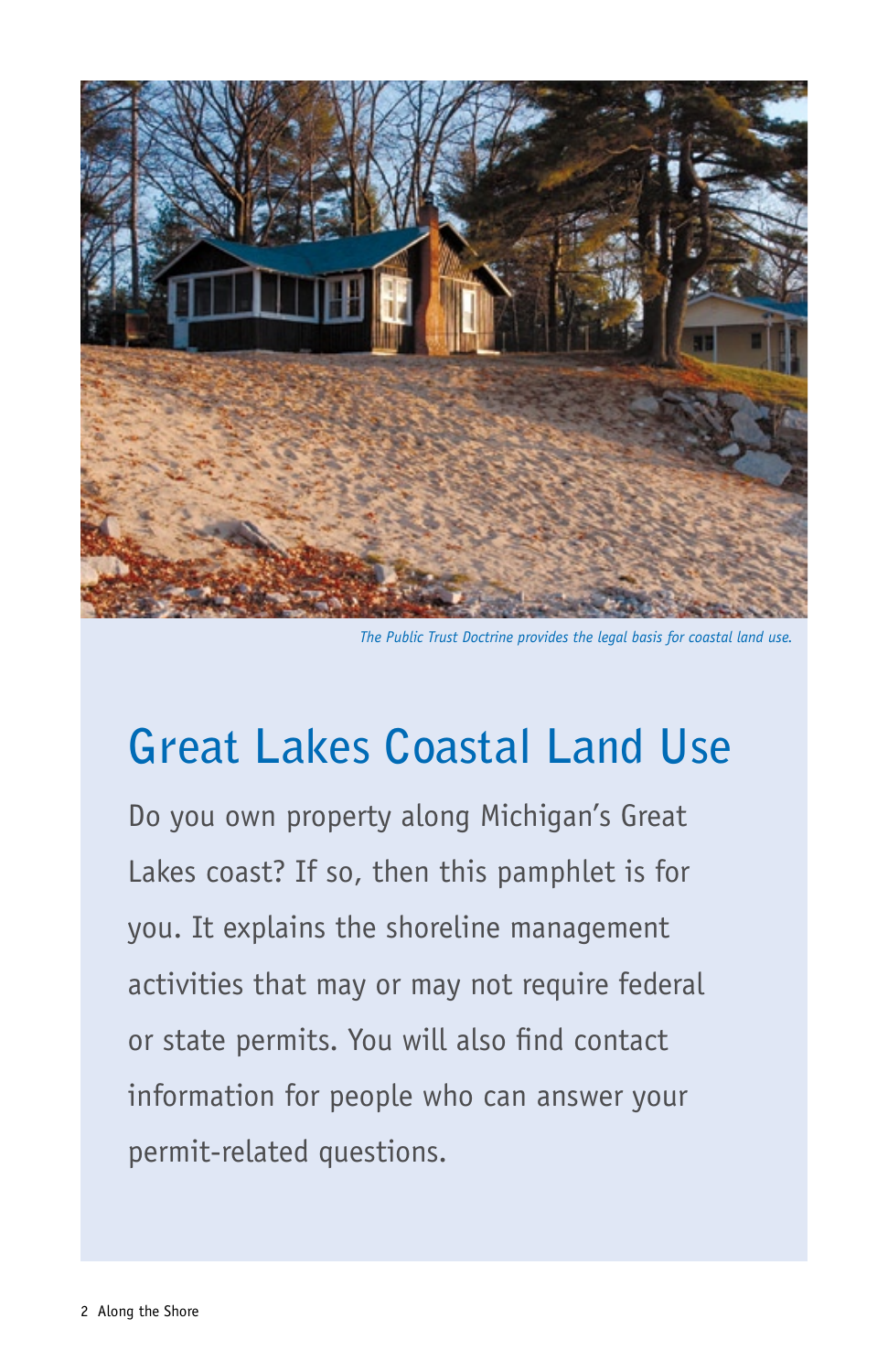#### **Who Regulates Shoreline Management Activities?**

Both state and federal agencies have a role in regulating how private landowners manage the land along the Great Lakes coast. In Michigan, these agencies are the U.S. Army Corps of Engineers (Corps) and the Michigan Department of Environmental Quality (MDEQ). The State's regulatory authority is based, in part, on the Public Trust Doctrine, which obligates it to protect the waters and bottomlands of the Great Lakes to preserve the public's right to boat, fish, hunt, and traverse the shoreline. See page 11 for more information about the origin of the Public Trust Doctrine.

The Corps and MDEQ's roles in regulating Great Lakes shorelines are defined by statutes outlining their responsibility to protect the public's interest in unimpeded navigation, clean water, and environmental quality. The most

important of these are the federal *Clean Water Act* and Part 325, Great Lakes Submerged Lands, of Michigan's *Natural Resources and Environmental Protection Act* (NREPA).

A line called the ordinary high water mark (OHWM) is important in defining the extent of state and federal authority over Great Lakes bottomlands. See page 9 and 10 for more information about determining the OHWM. A number of other statutes apply to the areas that are both above and below the OHWM in Michigan. For example, Part 303, Wetland Protection, of the NREPA protects all wetland areas that are greater than 5 acres in size or are contiguous to a water body, such as a lake, stream, pond, or the Great Lakes.

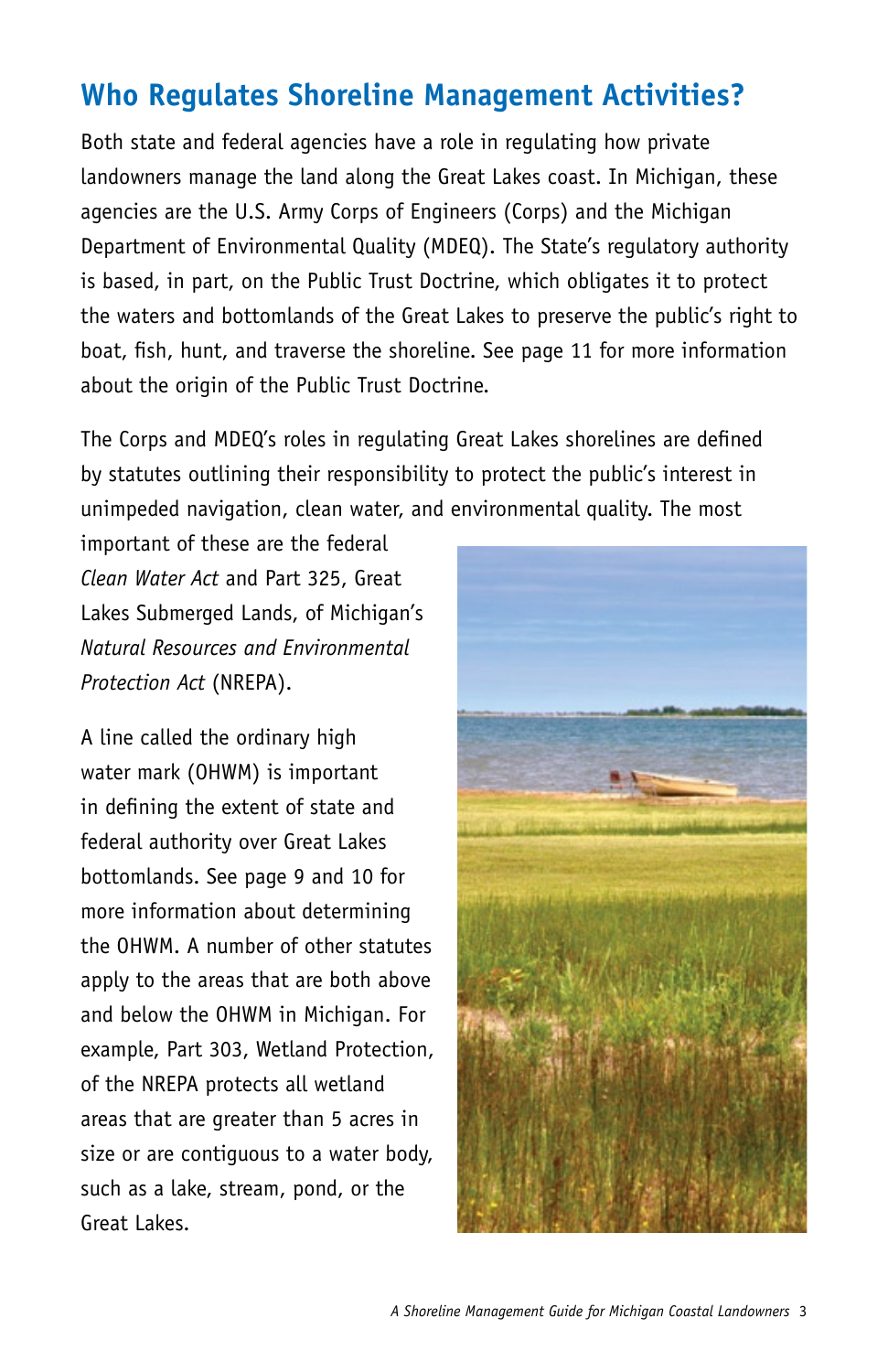## **Shoreline Management Activities What types of activities DO NOT require a permit?**



*Building a sand castle, hand raking, and many other activities do not require a permit.*



It has been determined that the following activities will have little or no impact on habitat and other natural resource values associated with vegetation growing along the shore. Therefore, these activities are not regulated and do not require state or federal permits:

- $\blacksquare$  Hand shoveling, manually raking and/or manually burying dead fish, zebra mussel shells, trash, and dead vegetation;
- Hand shoveling and raking wind-blown sand from home sites; or
- $\blacksquare$  Hand shoveling or manually pulling small numbers of plants, except those that are listed as state-or federallythreatened or endangered species.

The general rule-of-thumb is: activities that are carried out using human power (e.g., raking, shoveling), and on a limited scale do not require permits. If you wish to undertake mechanized activities or work on a large scale, such as adjacent to your entire waterfront, you will need to obtain permits from both the Corps and the MDEQ.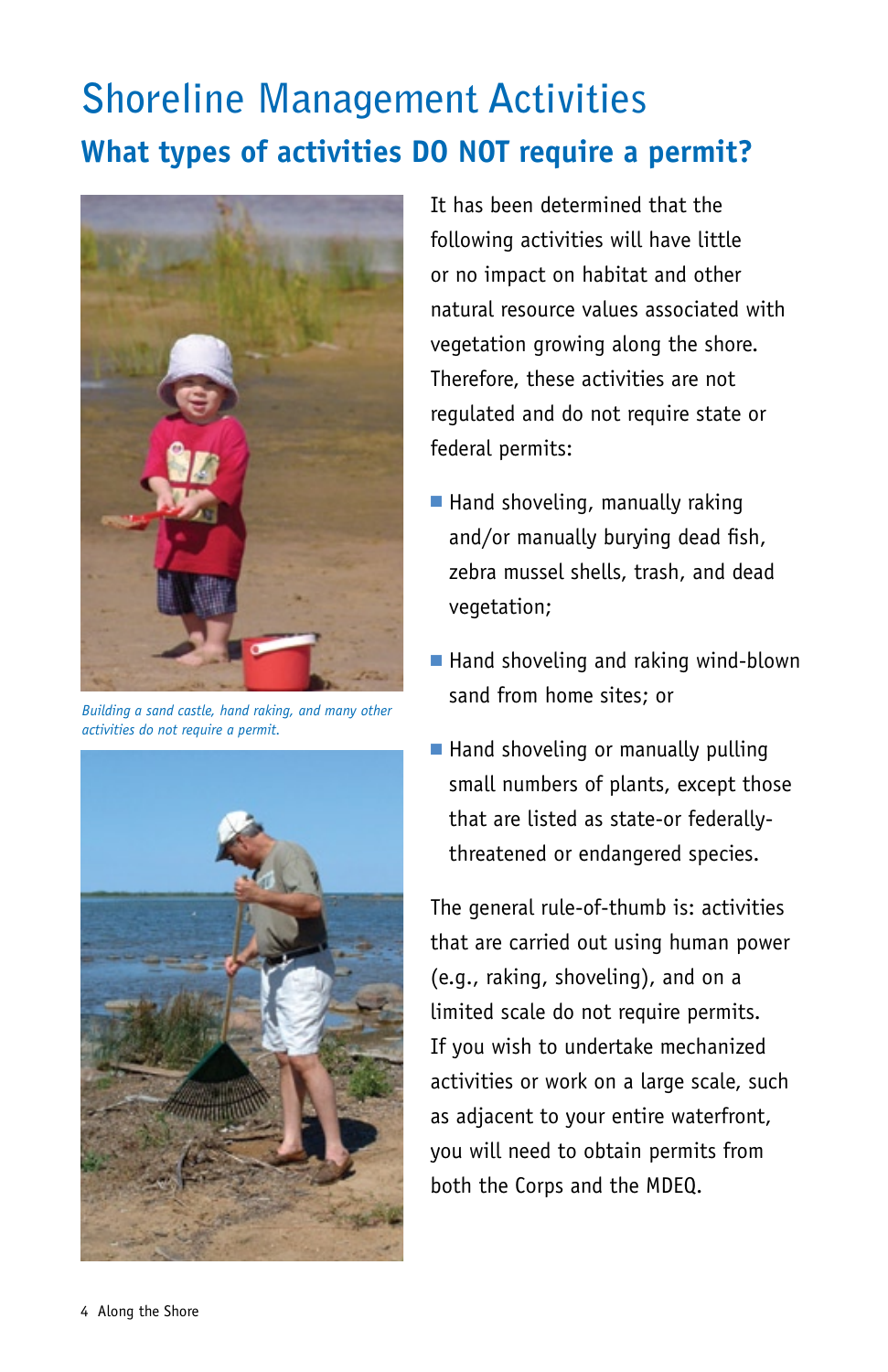

The roots of native plant species hold surface sands in place. Shown from left are: Rush *(Juncus balticus)*, Mossy stonecrop *(Sedum acre)*, Silverweed *(Potentilla anserina).*

### **What types of shoreline management activities require a permit in Michigan? General Permits**

In the summer of 2007, the MDEQ established requirements for a General Permit category which allows Great Lakes shoreline property owners to conduct certain shoreline management activities through a simplified authorization process for a reduced application fee. This General Permit (GP) category was created with public input to replace the "beach maintenance" exemptions incorporated into Parts 303 and 325 of the NREPA by Public Act 14 of 2003. The Act designated November 1, 2007 as the expiration of the "beach maintenance" exemptions. MDEQ established this GP category prior to the expiration date to ensure property owners have time to come into compliance with the new regulations before the summer of 2008. If proposed shoreline management activities meet the criteria discussed on page 6, then the shoreline property owner will likely qualify for authorization under the GP category. If proposed activities go beyond this criteria, the property owner will be required to modify plans or apply for an Individual Permit (see page 8).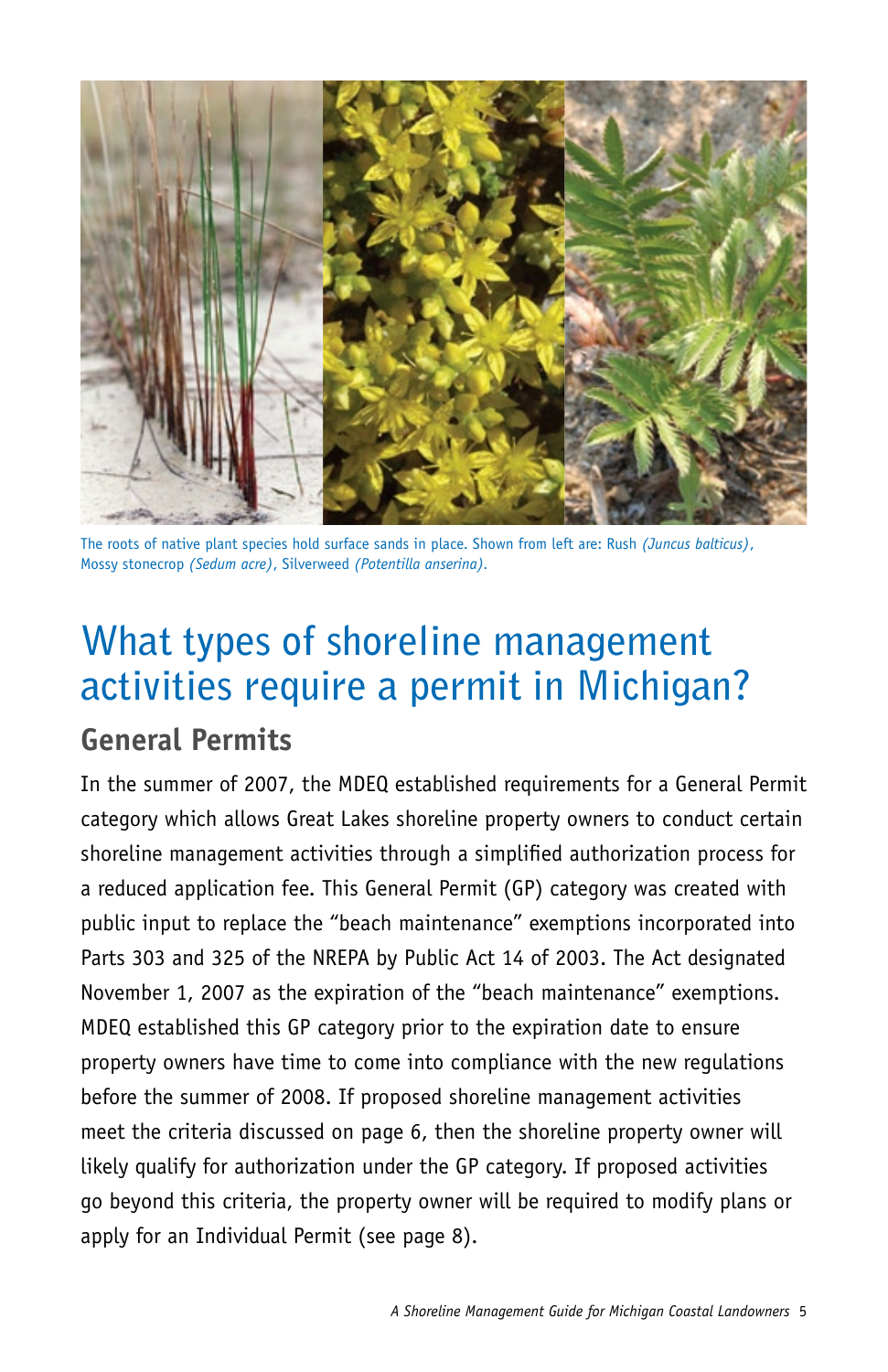The GP has limitations. It cannot authorize projects proposed in designated Environmental Areas, (except for mowing invasive species in accordance with an approved MDEQ management plan or mowing a 10 foot wide pathway to the shoreline) or in areas serving as habitat for threatened and endangered animal or



*Phragmites (common reed), an invasive species*

plant species. The GP only applies to activities proposed below the OHWM and above the water's edge. Several of the activities covered by the GP category, including leveling sand, grooming sand, and construction of a path, may only be conducted in areas that are naturally free of vegetation, or where vegetation has been removed in accordance with the NREPA.

Property owners who undertook vegetation removal activities without authorization **prior to June 5, 2006** may obtain approval under the GP for leveling, grooming, or path construction activities by demonstrating that they would have qualified to remove vegetation under PA 14 of 2003 or would have qualified to obtain a letter of permission as described by the Act. This type of approval may be obtained until August 1, 2009.

When applying for authorization under the GP category, property owners may use abbreviated application forms for both Corps and MDEQ applications. The forms are available at www.michigan.gov/deqwetlands.

#### **Leveling Sand**

Property owners must obtain authorization under the GP category to use mechanized equipment to relocate sand, through grading and/or spreading, that has been deposited on upland riparian property. Sand leveling activities are limited to areas that are naturally free of vegetation, or where vegetation was removed in accordance with the NREPA. Natural lake contours and shoreline location may not be altered, nor can basins be excavated. Leveling of sand is not authorized in non-sand areas, such as organic or cobble areas, and no new upland areas may be formed through this process. Note that this activity also requires a Corps Regional Permit.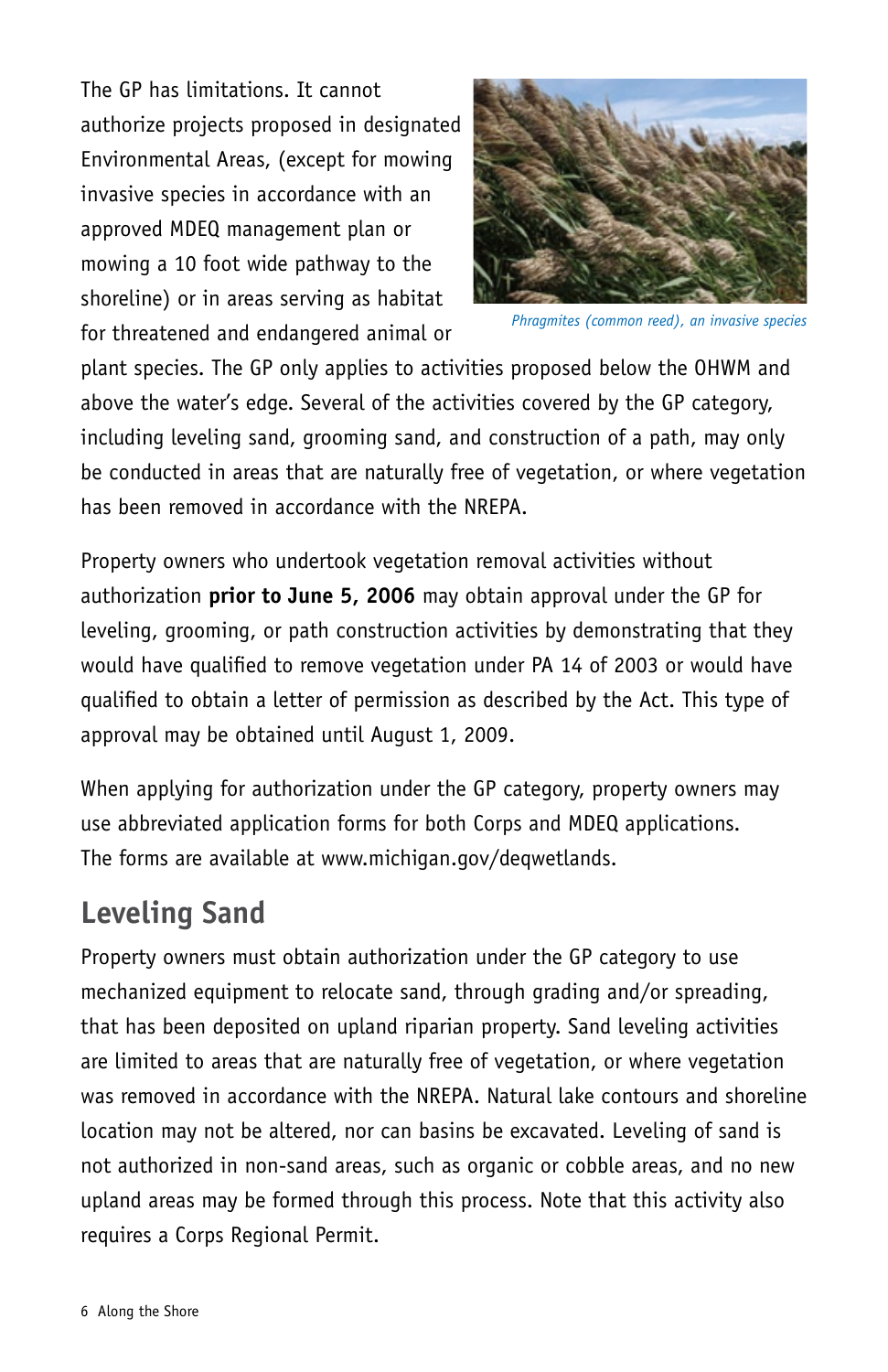#### **Grooming Sand**

Property owners must obtain authorization under the GP category to use mechanized equipment for raking sand and removing debris, including muck/ algae, other dead vegetation, trash, zebra mussels, and animal or fish carcasses. Grooming is limited to the top four inches of sand, and may only be conducted in areas that are naturally free of vegetation or where vegetation was removed in accordance with the NREPA. No destruction or disturbance of plants or plant roots is allowed. Note that this activity also requires a Corps Nationwide Permit.

#### **Constructing a Path**

Property owners must obtain authorization under the GP category to construct a temporary pathway from upland directly to the water's edge. For individual property owners, one six foot wide path may be constructed. For commercial hotel or public access properties, a single ten foot wide path may be constructed for every 200 feet of frontage (e.g., 200 feet = 1 path, 350 feet = 1 path, 450 feet = 2 paths, 600 feet = 3 paths, etc.). This activity is limited to areas that are naturally free of vegetation, or where vegetation has been removed in accordance with the NREPA. Only sand and/or gravel from the site may be used and no alteration of the natural shoreline contours is permitted. Note that this activity also requires a Corps Nationwide Permit.

#### **Mowing**

Property owners must obtain authorization under the GP category to mow vegetation on Great Lakes bottomlands and the activity must accomplish one of the following purposes:

- $\blacksquare$  Create a pathway, ten feet wide or less, to the water's edge;
- $\blacksquare$  Create an individual recreation area, not exceeding 400 square feet;
- Mow in previously mowed areas of Saginaw or Grand Traverse Bays, if the applicant can demonstrate that previous mowing activities were conducted in accordance with the NREPA; or
- $\blacksquare$  Mow an area predominantly vegetated by invasive or non-native species in accordance with recommendations provided by the MDEQ. These recommendations for invasive species control plans may be found at www.michigan.gov/deqwetlands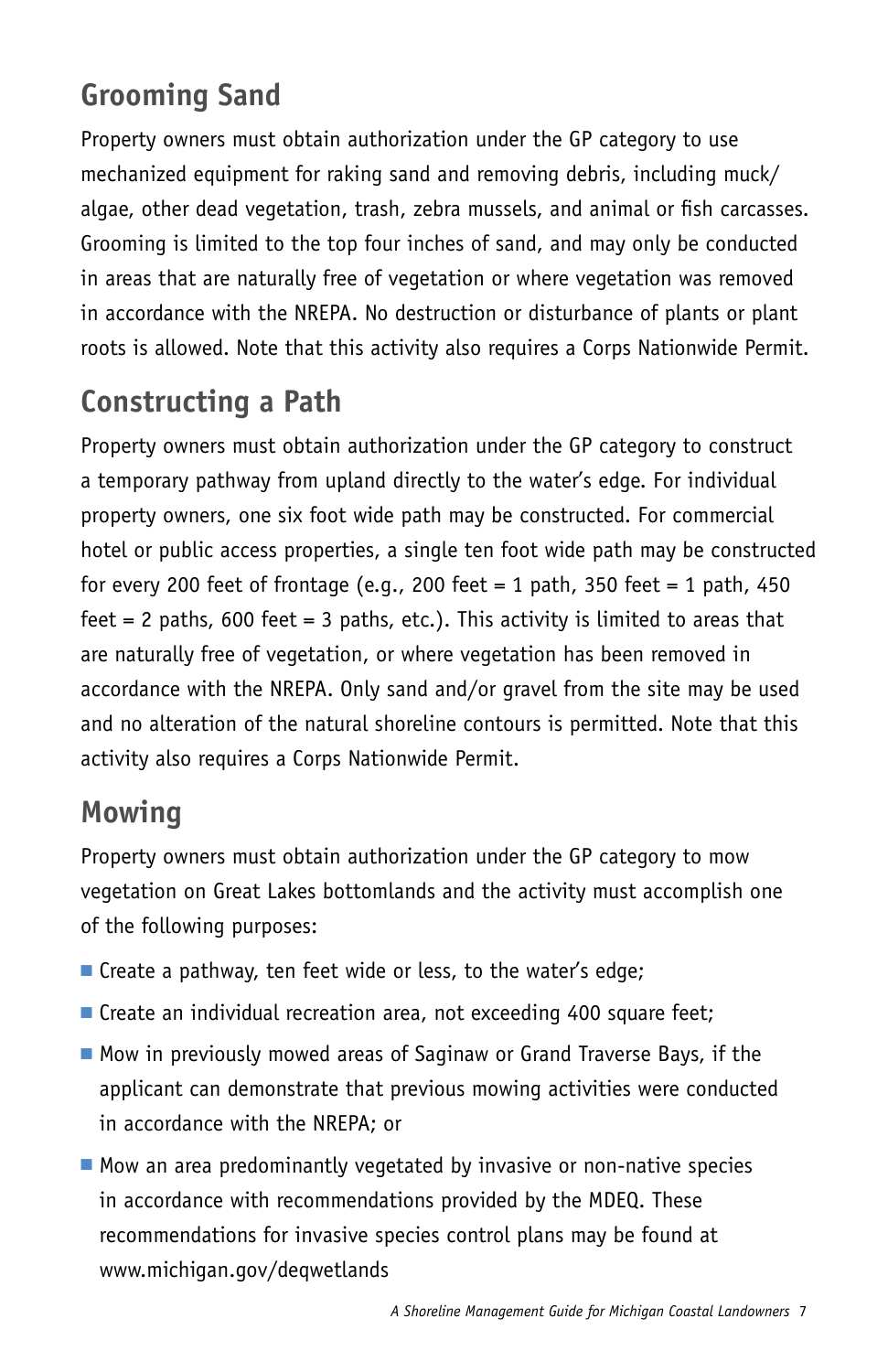

To qualify for authorization under the General Permit, all mowing must be to a height of no less than four inches. Please note that mowing to four inches significantly reduces the habitat value of the shoreline vegetation. If your goal is to ensure an unimpeded view of the water, consider mowing to 20 inches (or as high as your equipment will allow), which preserves the majority of the habitat value. The presence of birds and other wildlife attracted by the richer habitat will also enhance your view!

#### **Individual Permits**

Any mechanized activities or construction of structures on the Great Lakes shoreline (dredging, filling, building a dock, disking, plowing, mowing, etc.) that exceed those that may be authorized under the GP category as described above require an Individual Permit from the MDEQ. Mechanized activities below the water's edge also require an Individual Permit. This type of permit application involves a higher fee, a public notice, a potential public hearing, and a more thorough review by the Corps and MDEQ. Property owners can access the Individual Permit application at www.michigan.gov/jointpermit.

#### **Removing Vegetation**

Manual or mechanized removal of vegetation other than *de minimus* hand removal requires an Individual Permit with public notice from both the Corps and the MDEQ. *De minimus* hand removal refers to insignificant or minute vegetation removal that is done without mechanized equipment in a very small area. Group efforts or hiring workers to clear large areas by hand is not considered *de minimus* activity.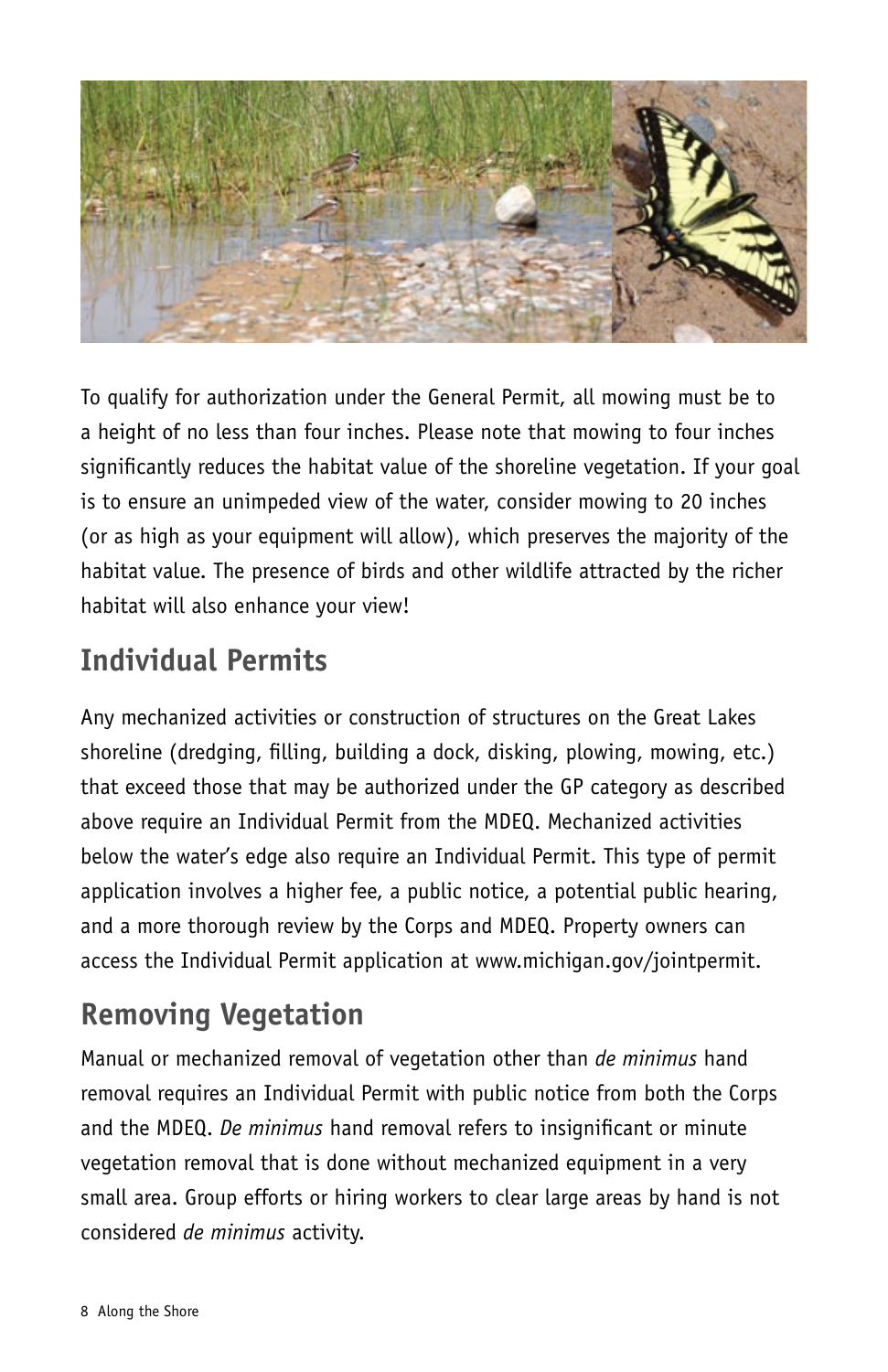## **What is the Ordinary High Water Mark? Definition**

The OHWM is a line defining the boundary between upland and bottomland. The line is established by using marks on the shoreline where the long-term presence of water leaves a distinct impression indicated by different soil types, surface configuration, or vegetation. The line persists through changes in water levels and may be above the current water level.

#### **Federal Definition**

#### **U.S. Army Corps of Engineers**

In 1974, Corps offices around the Great Lakes agreed on an elevation of the OHWM for each lake based on consistent physical characteristics corresponding to historic water level data dating back to the 19th century. This line is used to govern the application of regulations under several statutes, including the *Rivers and Harbors Act* and the *Federal Clean Water Act*. Historic water levels were based on "sea level," and in 1985, the U.S. and Canada agreed on a specific location on the St. Lawrence River as "sea level".

#### **State Definition**

#### **Michigan Department of Environmental Quality**

The Michigan Legislature also established a statutorily defined OHWM in order to demarcate the area regulated by Part 325, Great Lakes Submerged Lands, of the NREPA, which covers activities in Great Lakes waters and bottomlands. The State's statutory definition also uses elevations above sea level to assist in establishing the OHWM, along with consistent physical characteristics that indicate long term persistence of water.





*Dr. Dennis Albert* DENNIS ALBER DR.

*Pinconning outer bay, high water erosion in 1988. Pinconning shoreline shown during low water in 2001.*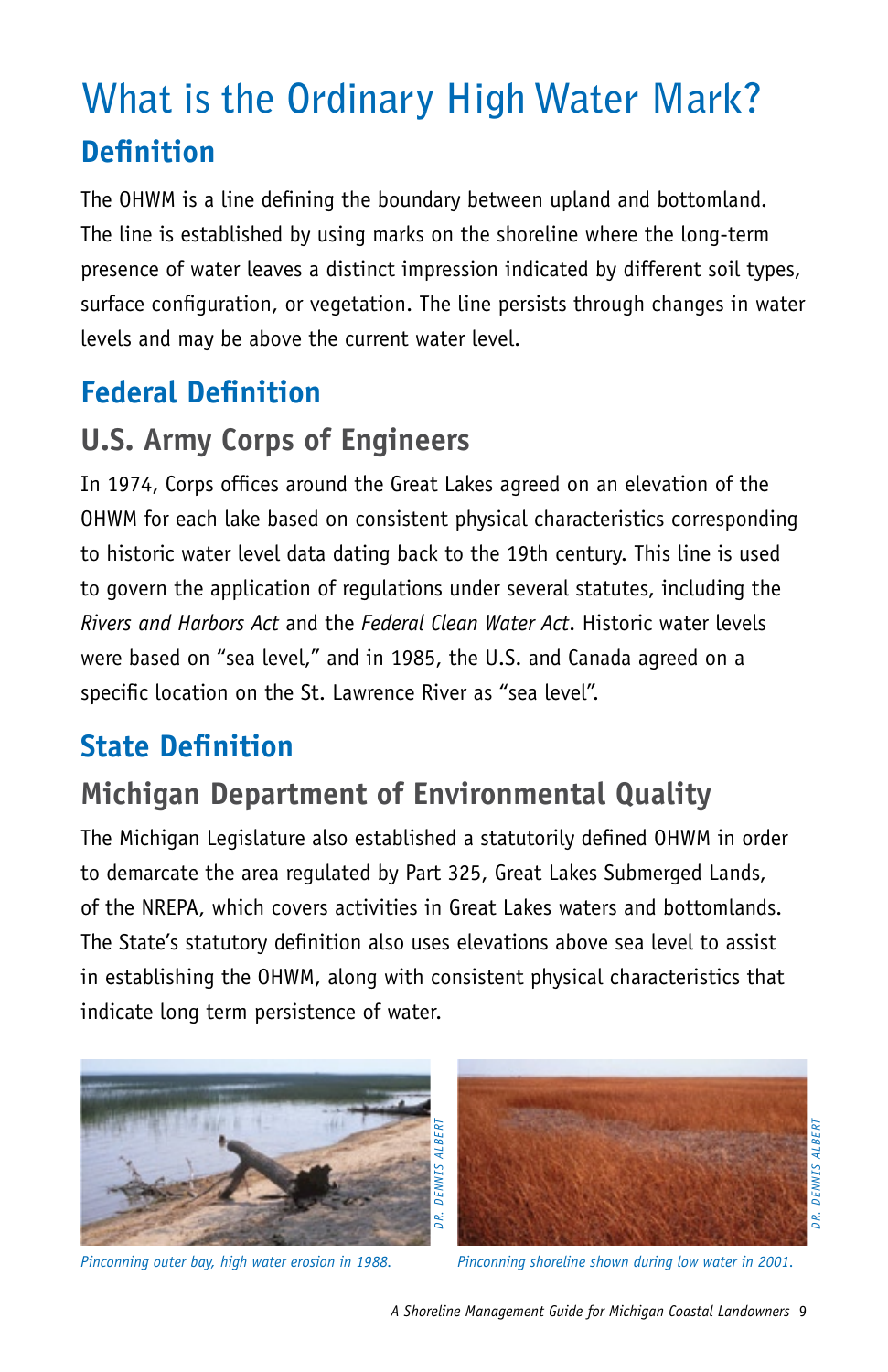

#### **How is the location of the OHWM determined?**

The OHWM is determined with assistance from regulatory personnel from the MDEQ or the Corps. Neither the Corps nor the MDEQ asks landowners to determine this line without expert advice.

**WATER'S EDGE (a movable line)** ORDINARY HIGH WATER MARK (a fixed line)

© Michigan Sea Grant 2004

π.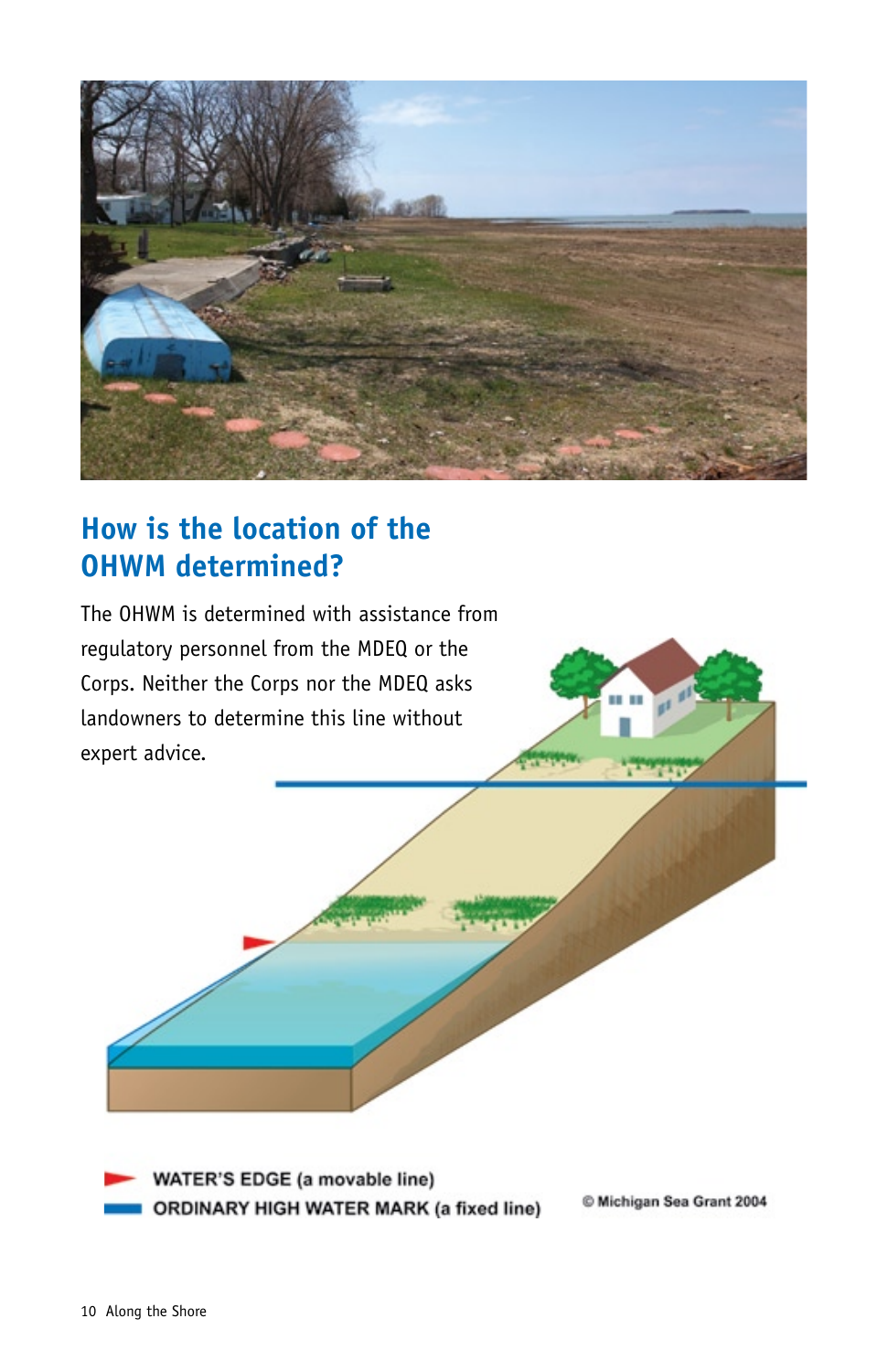## **What is the Public Trust Doctrine?**

The Public Trust Doctrine evolved from the concept that certain natural resources (i.e., air and water) are so critical that they must be protected for the long term good of the public, rather than exploited by individual landowners. This concept has been with us since Roman times and was embraced by the English in developing legal principles applying to coastal areas long before they colonized North America. The intent of the Public Trust Doctrine is to preserve the public's ability to engage in benefits such as fishing, hunting, and navigation.

To protect these benefits, title to navigable waters and underlying bottomlands, including the area subject to the ebb and flow of the tide, must be retained by the sovereign government for the benefit of all people. Under this unique rule, although the sovereign government may convey bottomlands to individuals, those lands remain subject to recognized Public Trust rights to fish, hunt, and navigate. Lands covered by this principle are often described as being "held in trust" by the state. During the initial formation of the federal government, the United States took title, in trust, to all lands seaward of the high tide mark along ocean shores from England. Individual states then took this title when they entered the Union.

In the United States, the Public Trust Doctrine was eventually recognized as applying to all navigable waters, including the Great Lakes. In these non-tidal waters, the Public Trust Doctrine extends to the areas of shoreline subject to the longer term fluctuations in water levels experienced on inland waters. On the Great Lakes the landward boundary of the public trust area is defined by the OHWM, which, as explained on page 9, demarcates the area where high water levels in the Great Lakes have been known to persist and will return again as part of the long term hydrological cycle. In other words, even though the areas below the OHWM on the Great Lakes are not permanently submerged, and may be exposed for long periods of time, the water will eventually return to the OHWM, just as ocean waters return to high tide levels. Thus, these exposed bottomlands remain subject to the Public Trust. The Michigan Supreme Court recently reaffirmed that the Public Trust Doctrine applies in areas of exposed bottomlands below the OHWM. This case confirmed the public's right to traverse the shoreline.